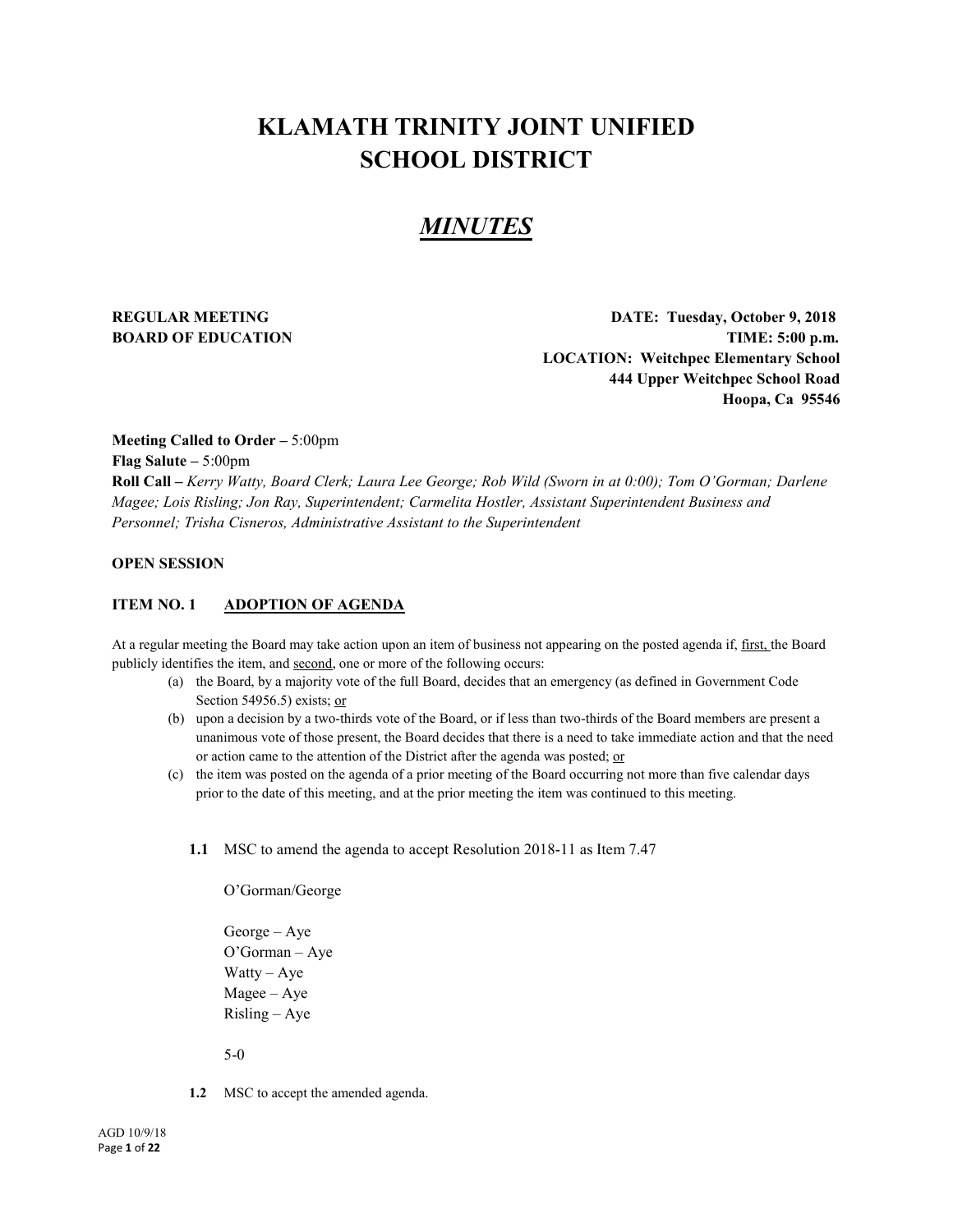George/Risling George – Aye O'Gorman – Aye Watty – Aye Magee – Aye Risling – Aye

5-0

# **PUBLIC COMMENT ON CLOSED SESSION ITEMS**

# **ADJOURN TO CLOSED SESSION 5:00 p.m.**

# **ITEM NO. 1 CLOSED SESSION –** 5:05pm

#### **EMPLOYMENT OF PUBLIC EMPLOYEES: Government Code Section 54957**

- ASES Director/Classified Confidential/District Wide *Katie Hodge*
- Instructional Assistant Severely Handicapped/Classified/Trinity Valley Elementary School *Trfr MariBeth Herwig*
- Food Specialist I/Classified/Hoopa High School *Thomas Annand*
- Food Specialist III/Classified/Hoopa High School *Tabitha Ashley*
- Instructional Assistant Special Needs/Classified/Hoopa High School *Travis Simms-Burton*

*The board unanimously approved these positions.*

### **STIPEND POSITIONS:**

- Cross Country Coach/Hoopa Elementary School *Dillon Wyant*
- ASB Advisor/Hoopa High School *Lucy Locke*
- Football Cheer Coach/Hoopa High School *Meagan Baldy*
- Senior Class Advisor 2018-19/Hoopa High School *Tracy Campbell*
- Varsity Volleyball Coach/Hoopa High School *Darian Ferris*
- Leadership Committee Curriculum Technology/District Wide *Michael O'Neill*
- Leadership Committee Professional Development/District Wide *Becky Cape*
- Leadership Committee Student Activities/District Wide *Brooke Ferandell*
- Leadership Committee Sunshine Committee/District Wide *Neva Lenk*

*The board unanimously approved these positions*

#### **VOLUNTEER POSITIONS:**

Volunteer Cheer Coach/Hoopa High School – *Heather Campbell*

*The board unanimously approved this position*

#### **PERFORMANCE AGREEMENTS:**

Cultural Consultant/Trinity Valley Elementary School – *Carole Lewis*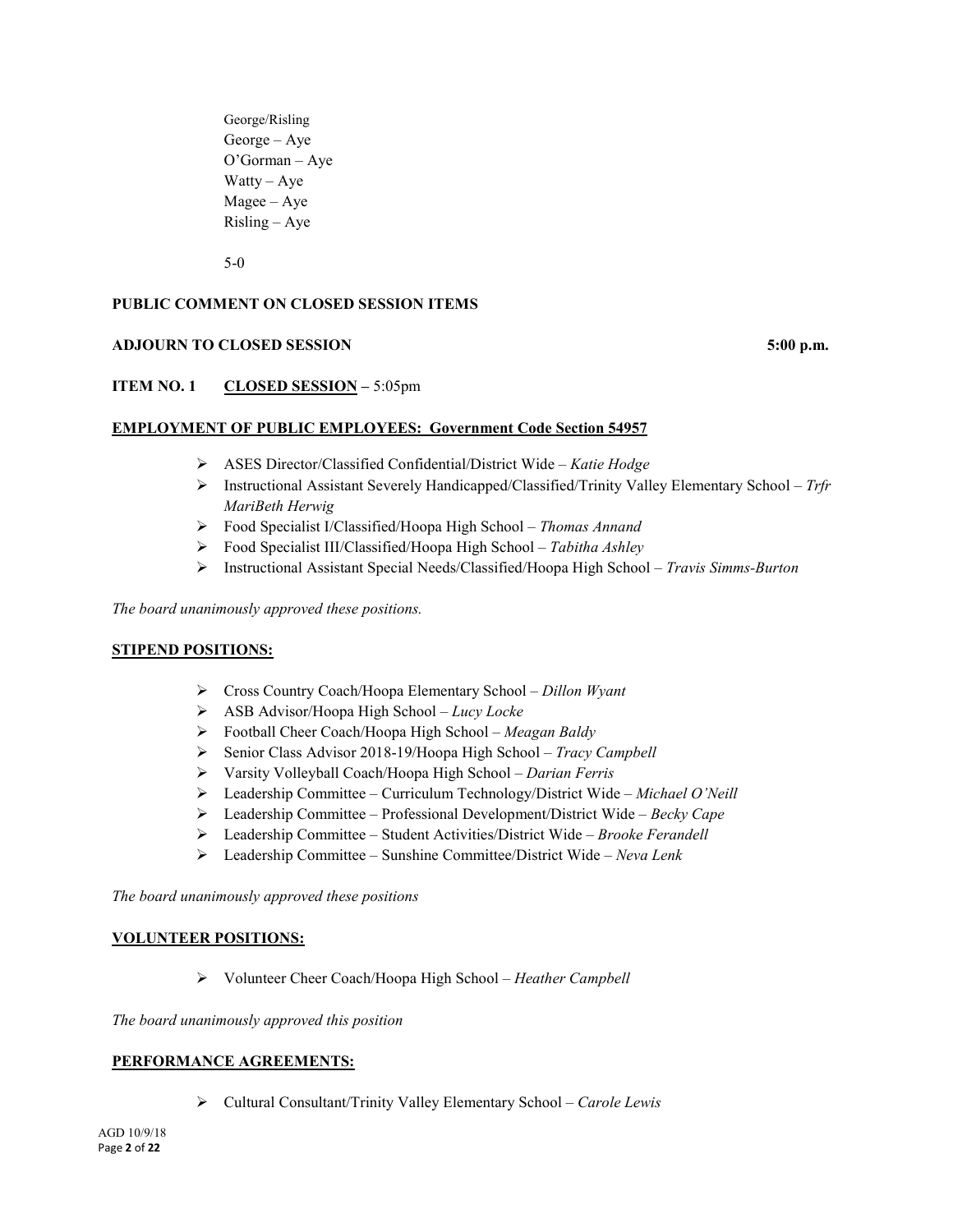Cultural Consultant/Jack Norton Elementary School – *Richard O'Rourke*

## *The Board unanimously approved these positions*

**GOVERNMENT CODE SECTION 54957**: Public Employee discipline, dismissal, release, non re-election, acceptance of the resignation of, or other action which otherwise affects the employment status of a public employee.

## *The board unanimously approved the resignation of Trustee Area 5 Orleans*

**GOVERNMENT CODE SECTION 54956.9** Conference with Legal Counsel – Anticipated Litigation: Under Government Code sections 54956.9(d)(2), the Klamath Trinity Joint Unified Board of Trustees hereby provides public notice that it may meet in Closed Session to decide whether there is significant exposure to litigation, and to consider and act in connection with matters for which there is a significant exposure to litigation. Under Government Code sections 54956.9, the Klamath Trinity Joint Unified Board of Trustees hereby provides public notice that it may meet in Closed Session to decide to initiate litigation and to consider and act in connection with litigation it has decided to initiate Conference with Legal Counsel – Anticipated Litigation: Significant exposure to Litigation.

# **GOVERNMENT CODE SECTIONS 6549.1(d) AND 54957.6 CONFERENCE WITH LABOR NEGOTIATOR**

Agency Negotiator: Jon Ray, Superintendent, Employee Organizations: Klamath Trinity Teachers Association (KTTA); California School Employees Association, Chapter 347 (CSEA); Unrepresented Employees.

*The board unanimously accepted a settlement with KTTA*

# **RETURN TO OPEN SESSION** 7:05 **p.m. 7:05 p.m.**

### **ACTIONS RESULTING FROM CLOSED SESSION**

# **ITEM NO. 3 ANNOUNCEMENT OF ACTIONS TAKEN IN CLOSED SESSION WHICH ARE REQUIRED TO BE ANNOUNCED**

# **ITEM NO. 4 PUBLIC COMMENT AND COMMUNICATION ON NON-AGENDA ITEMS TO INCLUDE INDIAN POLICIES AND PROCEDURES**

During this portion of the meeting, members of the public may address the Board on matters not on the agenda if such matters are within the subject jurisdiction of the Board. Members of the public may address the Board regarding items on this agenda immediately prior to their being discussed by the Board. Time limits, generally three minutes per speaker, 20 minutes per subject will be imposed by the Board President. No person shall initiate charges or complaints against individual employees or students of the District at a public meeting.

# **ITEM NO. 5 CONSENT AGENDA**

MSC to remove both items from the consent agenda

Risling/George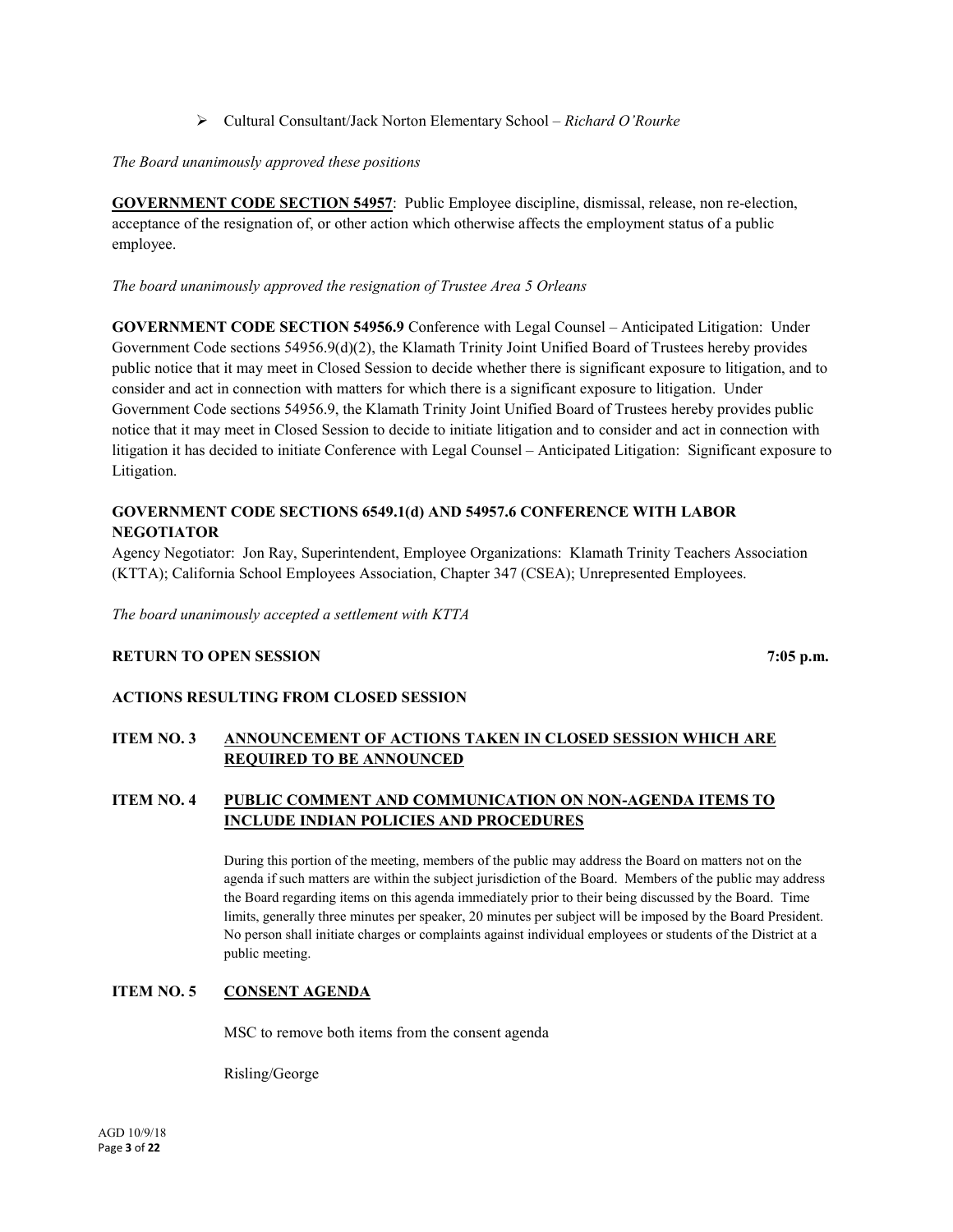George – Aye O'Gorman – Aye Watty – Aye Magee – Aye Risling – Aye

5-0

#### **5.1 OVERNIGHT/OUT OF STATE TRAVEL**

MSC to approve an overnight field trip to the Klamath River Headwaters in Oregon for Jack Norton Elementary School 4-8th grade class October 15-17, 2018 pending submission of required information.

Risling/George

George – Aye O'Gorman – Aye Watty – Aye Magee – Aye Risling – Aye

5-0

MSC to approve Hoopa Valley High School's Apple team members to attend an Apple Conference, November 8-11, 2018 in Phoenix, AZ with the clarification that any amount not covered by Apple will be covered by the site Title I Professional Development.

George/Risling

George – Aye O'Gorman – Aye Watty –  $Aye$ Magee – Aye Risling – Aye

5-0

# **ITEM NO. 6 DISTRICT REPORTS**

**6.1** Indian Education Director's Report – Margo Robbins reported they have had two indigenous peoples' celebration so far this week. The kids really enjoyed the variety of activities. There were numerous local presenters and a joint effort between school staff and social services from Hoopa. The cultural burn down river took place. The JNES students got to go and watch and learn about preparing the land to accept fire. The Orleans trip was canceled because of weather challenges.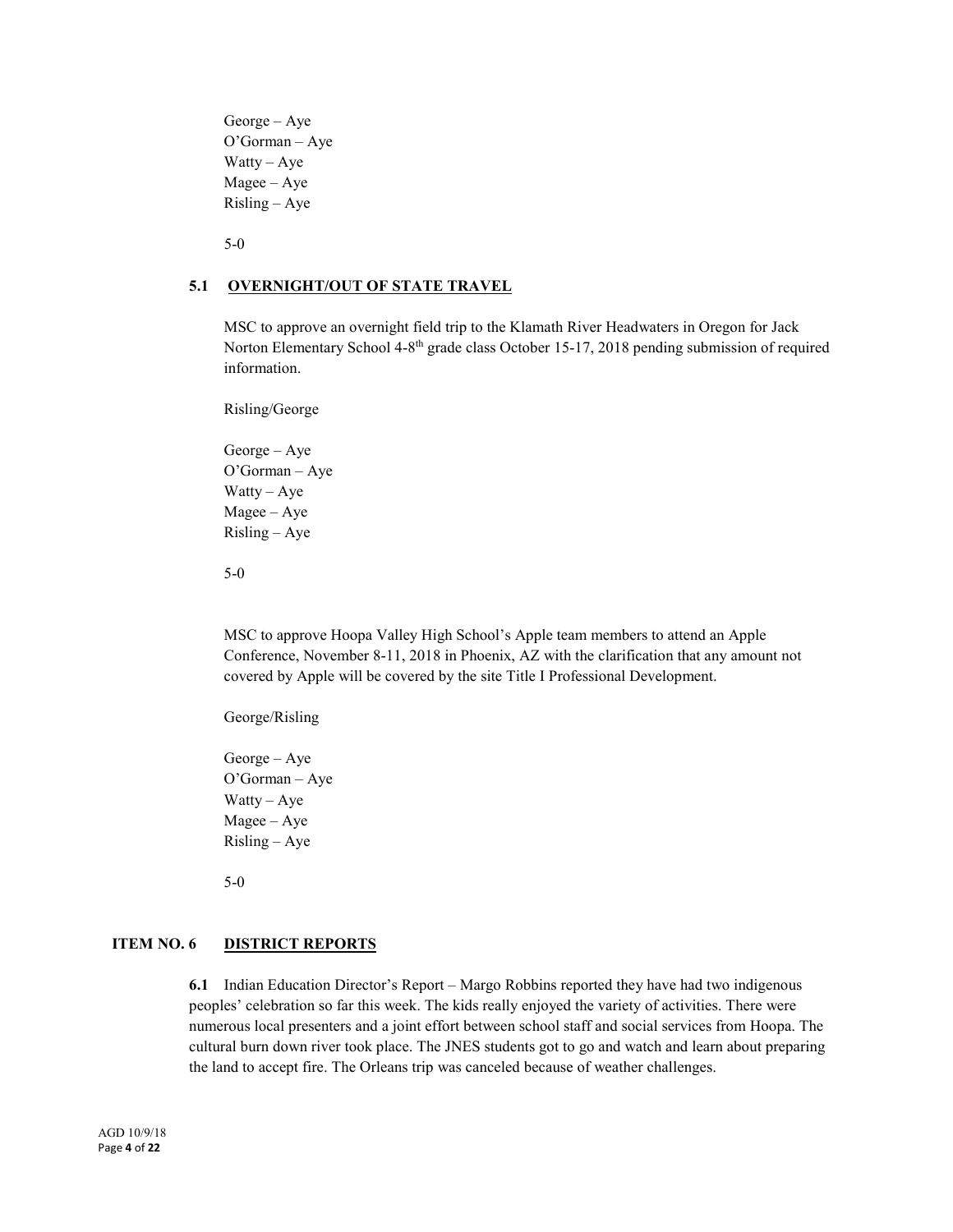- **6.2** Construction Update Kevin Nolen reported they are finalizing punch lists for projects. Still waiting for financials to straighten out to finish Hoopa Elementary and Trinity Valley. There still needs to be landscaping at every site except Weitchpec Elementary. Kevin will submit a report at the next regular meeting of everything that needs to be completed to close Phase I and II (ie Closeout Report).
- **6.3** Student Board Member Report **-** No Report
- **6.4** Special Education Report **–** Craig Kimball reported staff has participated in training that helps primarily address behavior issues. The better we get our staff trained, the less we will need the county to provide services. We do have county OT starting up. We went without this service last year. We had a vacancy for a while with speech therapy.
- **6.5** Employee Group Reports

CSEA – None

KTTA – None

**6.6** School Site Reports

TVES – Liz Franklin reported

HVES – Paula Wyant showed a video for her site report.

HVHS – None

CJHS – Michael O'Neill read the report for Jennifer Lane. CJ plans to have MAP testing done by Friday.

River Schools – Jeff Landry reported that all sites have received chromebooks and MAP testing has been completed. CoOPS have been set. He is excited about this being the right way to start the year. He is expecting really great things this year.

**6.7** Trustee Area Reports

Tom O'Gorman reported that he will not be able to attend the November board meeting

### **ITEM NO. 7 ITEMS FOR BOARD ACTION**

# **7.1 CONSIDERATION AND POSSIBLE ACTION ON PROVISIONAL APPOINTMENT TO VACANT BOARD MEMBER POSITION (Ed. Code 5091)**

MSC to appoint Robin Wild to the vacant position of Trustee for area 7, Weitchpec

Risling/George

George – Aye O'Gorman – Aye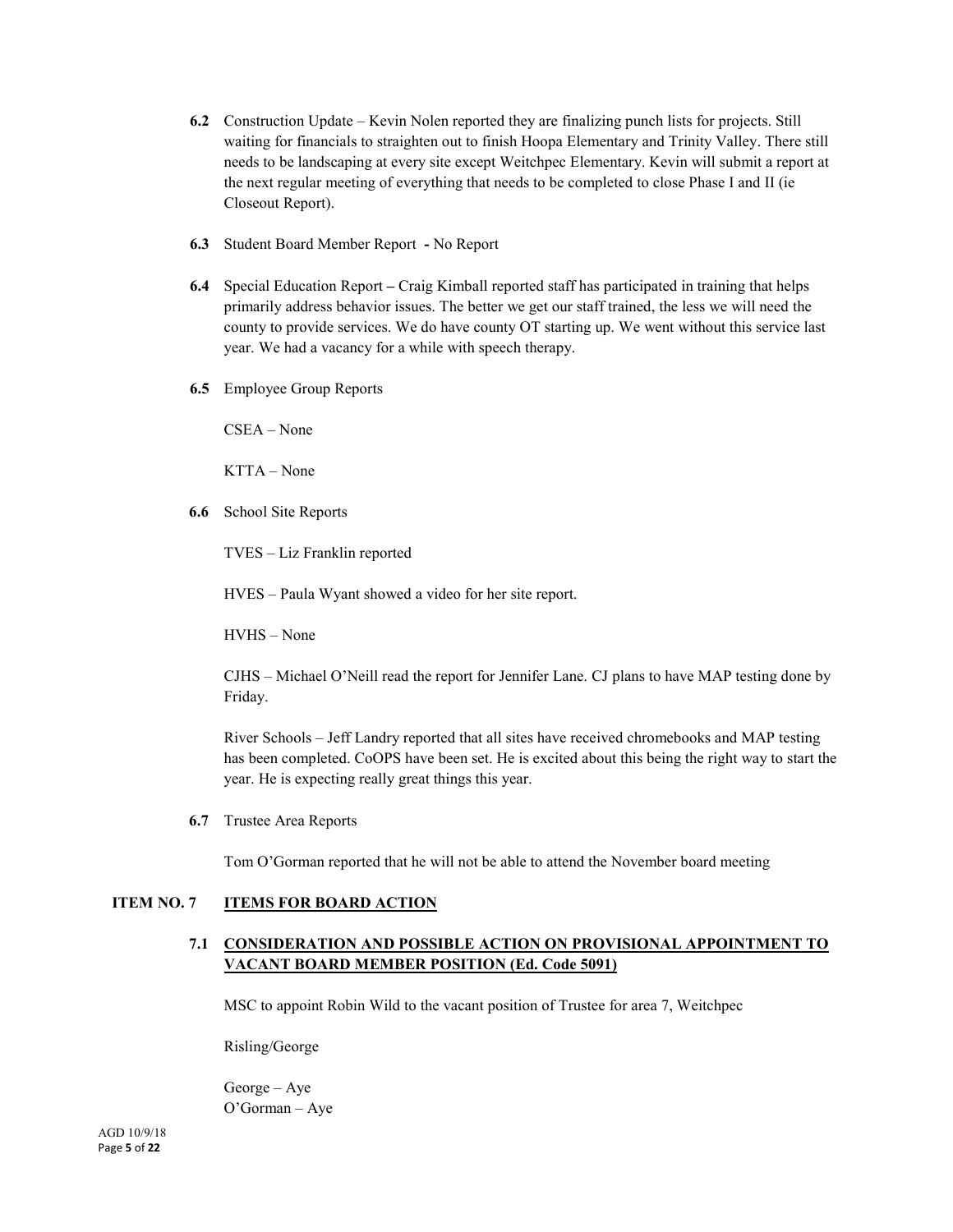Watty – Aye Magee – Aye Risling – Aye

5-0

# **7.2 CONSIDERATION AND POSSIBLE ACTION ON PROVISIONAL APPOINTMENT TO VACANT BOARD MEMBER POSITION (Ed. Code 5091)**

MSC to appoint Tom O'Gorman the trustee for area 2 Willow Creek for the remainder of the new term.

George/Risling

George – Aye Wild – Aye O'Gorman - Recuse Watty – Aye Magee – Aye Risling – Aye

5-0-1

#### **7.3 HOOPA VALLEY HIGH SCHOOL COACHES HANDBOOK**

MSC to table acceptance of the Hoopa Valley High School Coaches Handbook and treat this as a first reading until the next regular board meeting

Risling/George

George – Aye Wild – Aye O'Gorman - Aye Watty – Aye Magee – Aye Risling – Aye

6-0

#### **7.4 SIMPL GREEN – ENERGY SERVICES AGREEMENT**

MSC to table the Energy Services Agreement from Simpl Green until the December regular meeting in order to allow Hoopa Elementary and Hoopa High to have input and allow legal counsel to review the agreement

George/Wild

George – Aye Wild - Aye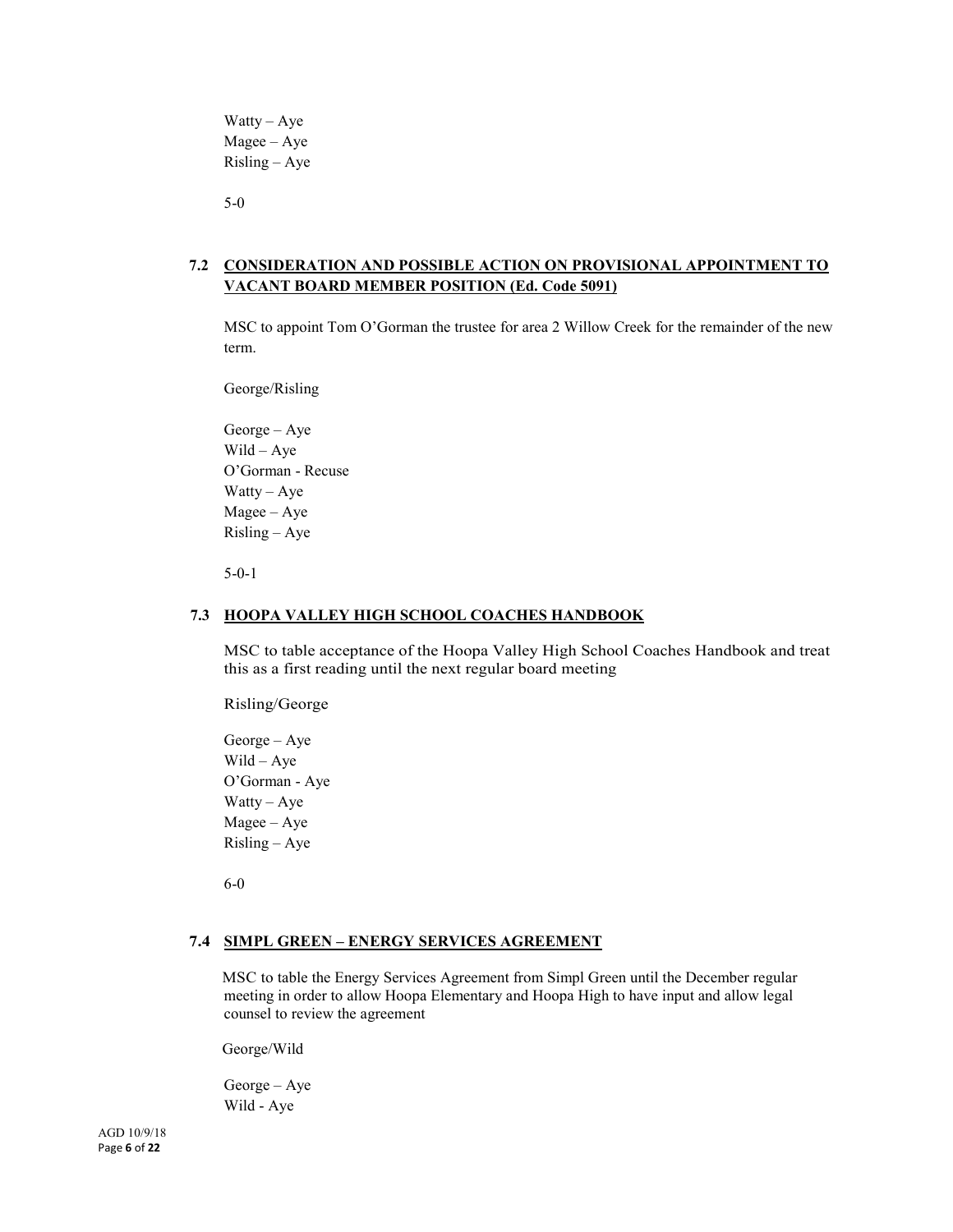O'Gorman – Aye Watty – Aye Magee – Aye Risling – Aye

6-0

### **7.5 INDIAN LAND TENURE CURRICULUM**

MSC to adopt the Hupa, Yurok, and Karuk Indian Land Tenure curriculum George/Wild

George – Aye Wild - Aye O'Gorman – Aye Watty – Aye Magee – Aye Risling – Aye

6-0

#### **7.6 RIPPLE EFFECTS – TRAUMA INFORMED BEHAVIOR INTERVENTION**

MSC to adopt the Ripple Effects Trauma Informed Behavior Intervention Program as supplemental curriculum to be piloted for one year at Hoopa Elementary School in the intervention room.

O'Gorman/Wild

George – Aye Wild - Aye O'Gorman – Aye Watty – Aye Magee – Aye Risling – Aye

6-0

#### **7.7 CONTRACTING WITH 360 DEGREES FOR SCHOOL PSYCHOLOGICAL SERVICES**

MSC to approve contracting of services with 360 Degrees to recruit and place an itinerant School Psychologist with our district.

George/Wild

George – Aye Wild - Aye O'Gorman – Aye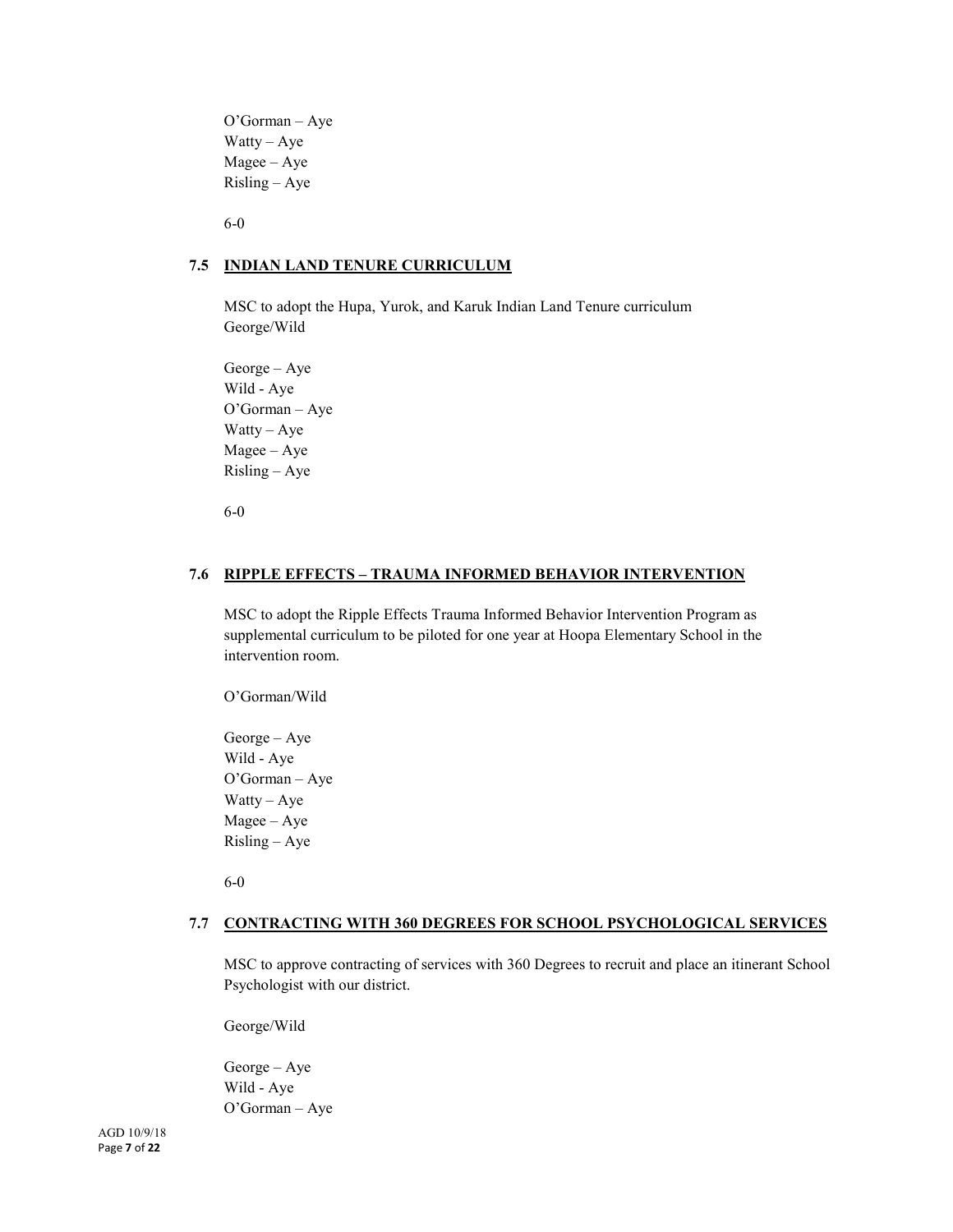Watty – Aye Magee – Aye Risling – Aye

6-0

#### **7.8 DONATION FROM SMALL SCHOOL DISTRICTS' ASSOCIATION**

MSC to accept the donation of 2 checks from SSDA, in the total amount of \$1000.00 presented to Paula Wyant from SSDA and Mr. Jon Ray.

Risling/O'Gorman

George – Aye Wild - Aye O'Gorman – Aye Watty – Aye Magee – Aye Risling – Aye

6-0

#### **7.9 TWO-WAY PORTABLE RADIOS**

MSC to approve the purchase of two-way portable radios

Wild/O'Gorman

George – Aye Wild - Aye O'Gorman – Aye Watty – Aye Magee – Aye Risling – Aye

6-0

# **7.10 VIDEO SURVEILLANCE SYSTEM**

MSC to table the request additions to the existing video surveillance system at Hoopa Valley High School until a full proposal and plan is submitted

Risling/George

George – Aye Wild - Aye O'Gorman – Aye Watty – Aye Magee – Aye

AGD 10/9/18 Page **8** of **22**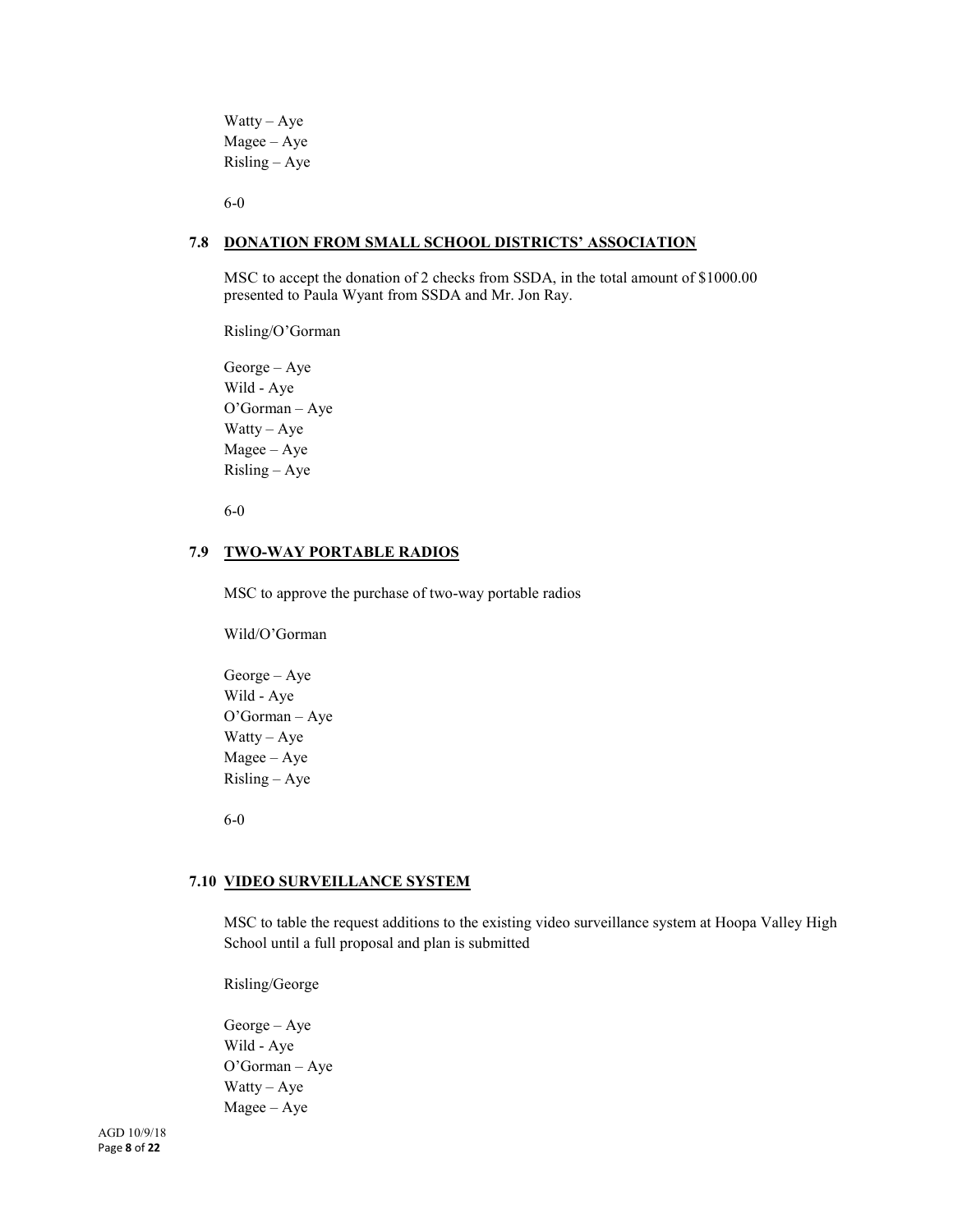Risling – Aye

6-0

### **7.11 ARK DESIGN CONSTRUCTION & ROOFING – CLINIC BUILDING**

MSC to approve the Quote from Ark Design Construction & Roofing in the total amount of \$27,000.00.

George/O'Gorman

George – Aye Wild - Aye O'Gorman – Aye Watty – Aye Magee – Aye Risling – Aye

6-0

## **7.12 BUILDER DOORS & WINDOW - CLINIC BUILDING**

MSC to approve the Quote from Builder Doors & Window in the total amount of \$13,000.00.

George/Magee

George – Aye Wild - Aye O'Gorman – Aye Watty – Aye Magee – Aye Risling – Aye

6-0

#### **7.13 COAST BUILDING PRODUCTS - CLINIC BUILDING**

MSC to approve the Quote from in the total amount of \$6,719.00.

George/Risling

George – Aye Wild - Aye O'Gorman – Aye Watty – Aye Magee – Aye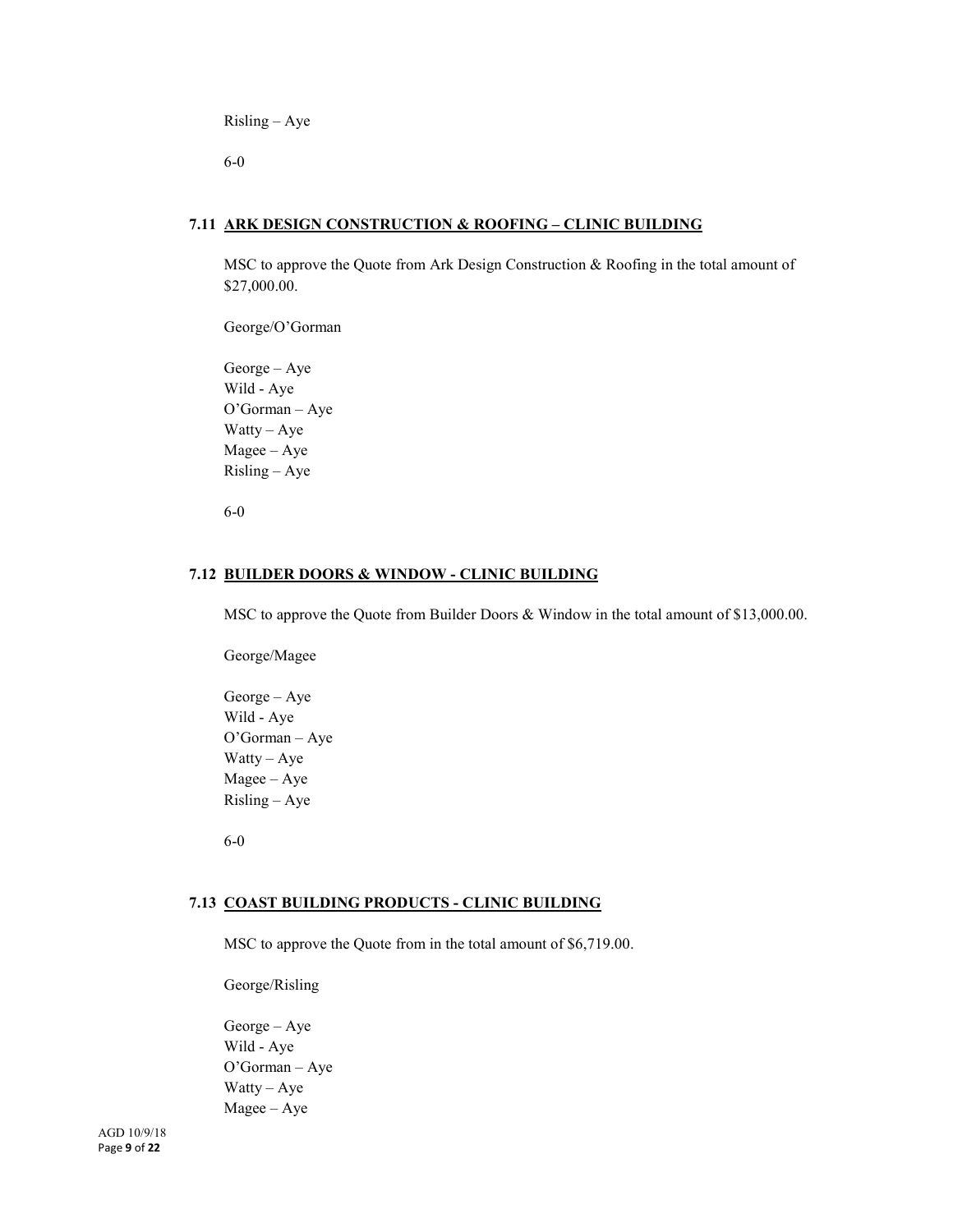Risling – Aye

6-0

#### **7.14 CONE PLUMBING - CLINIC BUILDING**

MSC to approve the Quote from Cone Plumbing in the total amount of \$22,239.00.

Magee/O'Gorman

George – Aye Wild - Aye O'Gorman – Aye Watty – Aye Magee – Aye Risling – Aye

6-0

#### **7.15 MICHAEL'S - MEDICAL CLINIC**

MSC to approve the Invoice from Michael's in the total amount of \$19,735.39 pending the agreement from Humboldt County DHHS.

George/Wild

George – Aye Wild - Aye O'Gorman – Aye Watty – Aye Magee – Aye Risling – Aye

6-0

#### **7.16 THE MILL YARD - CLINIC BUILDING**

MSC to approve the Estimate from The Mill Yard in the total amount of \$6,443.00.

George/O'Gorman

George – Aye Wild - Aye O'Gorman – Aye Watty – Aye Magee – Aye Risling – Aye

6-0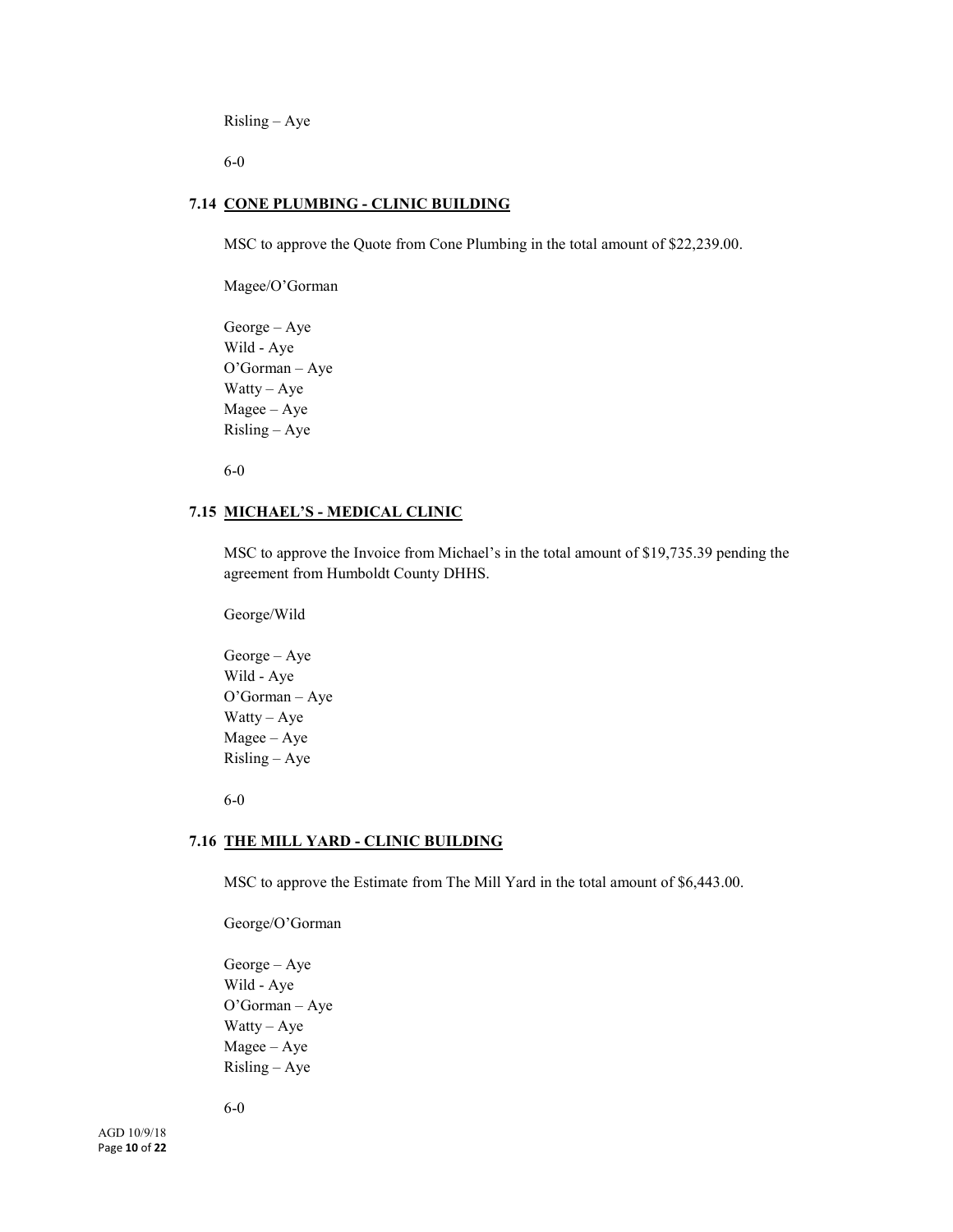#### **7.17 SHASTA WOOD PRODUCTS - CLINIC BUILDING**

MSC to approve the Quote from Shasta Wood Products in the total amount of \$8,929.94.

O'Gorman/George

George – Aye Wild - Aye O'Gorman – Aye Watty – Aye Magee – Aye Risling – Aye

6-0

#### **7.18 SHAWN TURNER CONSTRUCTION - CLINIC BUILDING**

MSC to approve the Quote from Shawn Turner Construction in the total amount of \$36,534.00.

O'Gorman/Wild

George – Aye Wild - Aye O'Gorman – Aye Watty – Aye Magee – Aye Risling – Aye

6-0

#### **7.19 SUN VALLEY ACOUSTICAL - CLINIC BUILDING**

MSC to approve the Quote from Sun Valley Acoustical in the total amount of \$11,113.83.

George/O'Gorman

George – Aye Wild - Aye O'Gorman – Aye Watty – Aye Magee – Aye Risling – Aye

6-0

#### **7.20 6 RIVERS CONSTRUCTION - ORLEANS ELEMENTARY SCHOOL PH III**

MSC to approve Invoice #304 from 6 Rivers Construction in the total amount of \$5,150.00.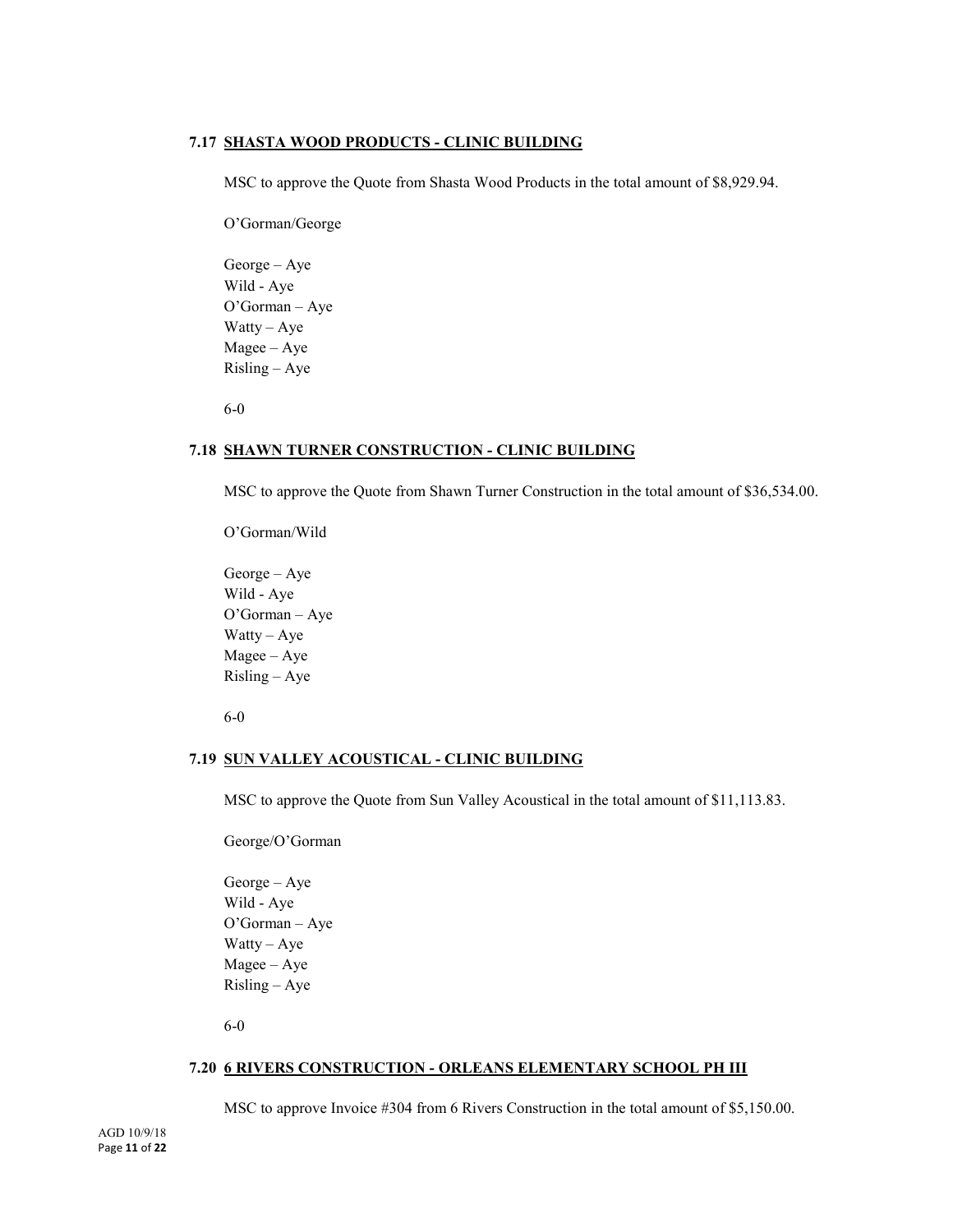Wild/O'Gorman

George – Recuse Wild - Aye O'Gorman – Aye Watty – Aye Magee – Aye Risling – Aye

5-0-1

#### **7.21 6 RIVERS CONSTRUCTION - TRINITY VALLEY ELEMENTARY SCHOOL PH III**

MSC to approve Invoice #291 from 6 Rivers Construction in the total amount of \$10,450.00.

Risling/Wild

George – Recuse Wild - Aye O'Gorman – Aye Watty – Aye Magee – Aye Risling – Aye

5-0-1

# **7.22 ROBERT COLBURN ELECTRIC - TRINITY VALLEY ELEMENTARY SCHOOL PH III, INC 1**

MSC to approve the Change Order Number 2 from Robert Colburn Electric, increasing the amount of PO # 190101 for Bid Package 2017.8.4 in the total amount of \$1,071.71.

George/O'Gorman

George – Aye Wild - Aye O'Gorman – Aye Watty – Aye Magee – Aye Risling – Aye

6-0

#### **7.23 ROBERT COLBURN ELECTRIC - HOOPA VALLEY ELEMENTARY SCHOOL PH III**

MSC to approve the Invoice # 19263 from Robert Colburn Electric in the total amount of \$6,978.64.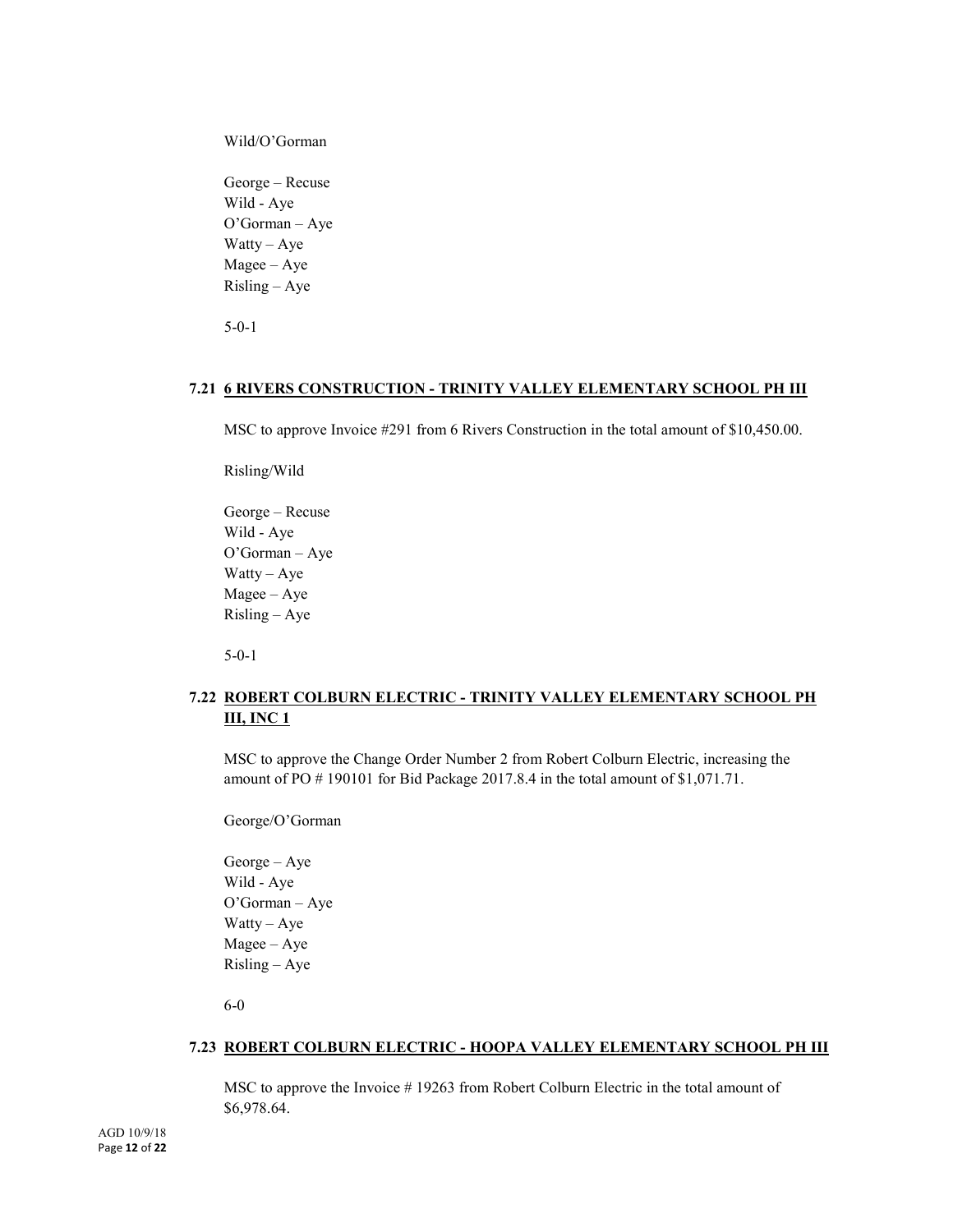George/Risling

George – Aye Wild - Aye O'Gorman – Aye Watty – Aye Magee – Aye Risling – Aye

6-0

# **7.24 ROBERT COLBURN ELECTRIC - HOOPA VALLEY ELEMENTARY SCHOOL PH III, INC 1 AND 2**

MSC to approve the Change Order Number 2 from Robert Colburn, increasing the amount of PO # 190176 for Bid Package 2018.4.6.1 in the total amount of \$8,013.47. These costs will be back charged to PBK.

Risling/George

George – Aye Wild - Aye O'Gorman – Aye Watty – Aye Magee – Aye Risling – Aye

6-0

#### **7.25 CONE PLUMBING - HOOPA VALLEY ELEMENTARY SCHOOL PH III, INC 2**

MSC to approve Change Order Number 2 from Cone Plumbing, increasing the amount of PO # 190049 for Bid Package 2017.4.3 in the total amount of \$3,273.24. These costs will be back charged to PBK.

George/Risling

George – Aye Wild - Aye O'Gorman – Aye Watty – Aye Magee – Aye Risling – Aye

6-0

*O'Gorman stepped out of the room*

AGD 10/9/18 Page **13** of **22**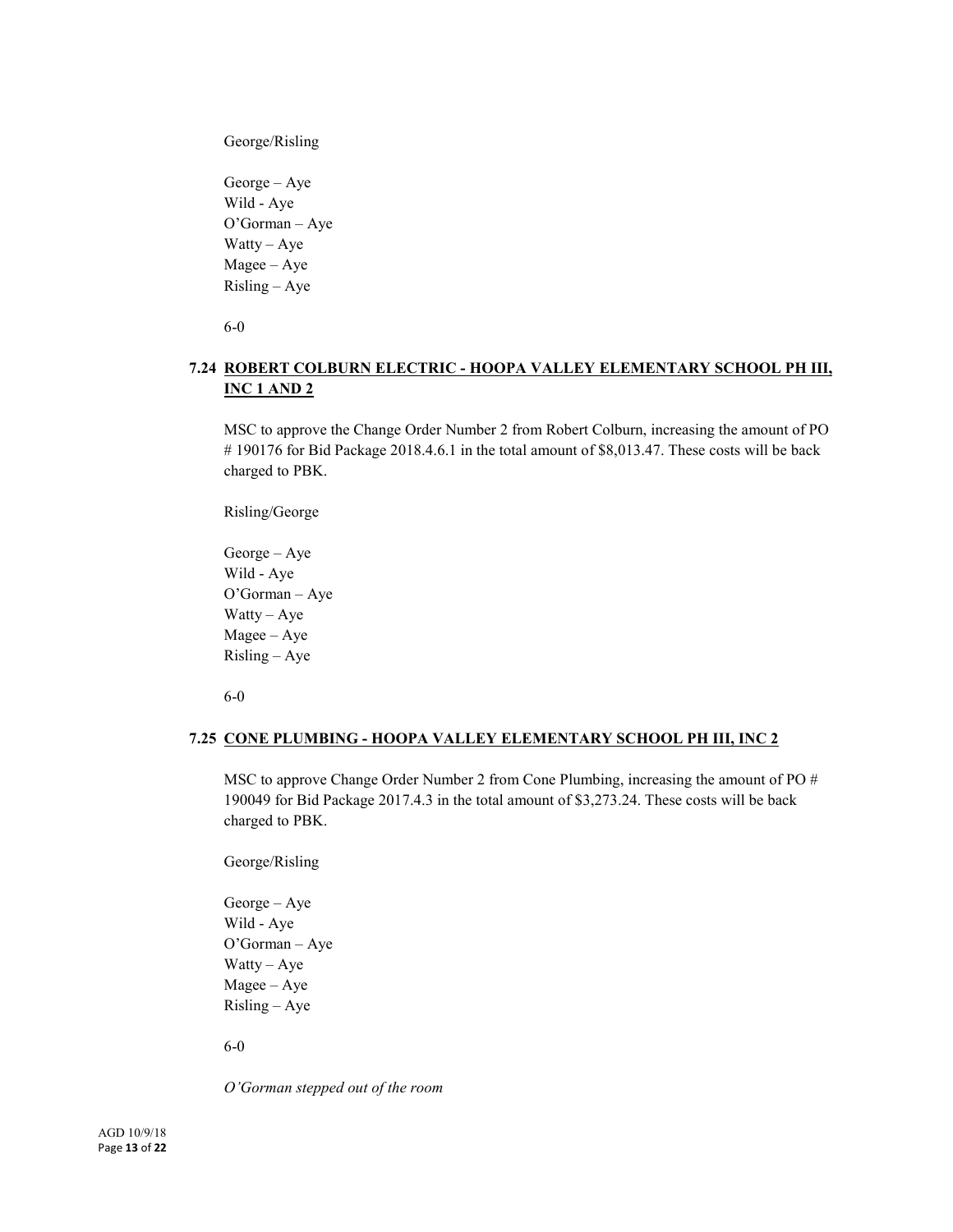#### **7.26 RALPH HAGEDORN - HOOPA VALLEY ELEMENTARY SCHOOL PH III**

MSC to approve the proposal from Ralph Hagedorn in the total amount of \$20,000.00.

George/Wild

*O'Gorman came back during discussion*

George – Aye Wild - Aye O'Gorman – Aye Watty – Aye Magee – Aye Risling – Aye

6-0

# **7.27 HUMBOLDT SANITATION – PH III**

MSC to approve the increase to Purchase Order #190046 for Humboldt Sanitation for the following sites in the total amount of \$22,500.00:

| Trinity Valley Elementary School | \$5,500.00 |
|----------------------------------|------------|
| Hoopa Valley Elementary School   | \$7,500.00 |
| Hoopa Valley High School         | \$9,500.00 |

Risling/George

George – Aye Wild - Aye O'Gorman – Aye Watty – Aye Magee – Aye Risling – Aye

6-0

#### **7.28 JB JORDAN - HOOPA VALLEY HIGH SCHOOL PH III, INC 1 SCIENCE ROOM**

MSC to approve the Invoice (Proposal #EP2449) from JB Jordan in the total amount of \$535.00.

Wild/George

*Risling stepped out of the room*

George – Aye Wild - Aye O'Gorman – Aye Watty – Aye

AGD 10/9/18 Page **14** of **22**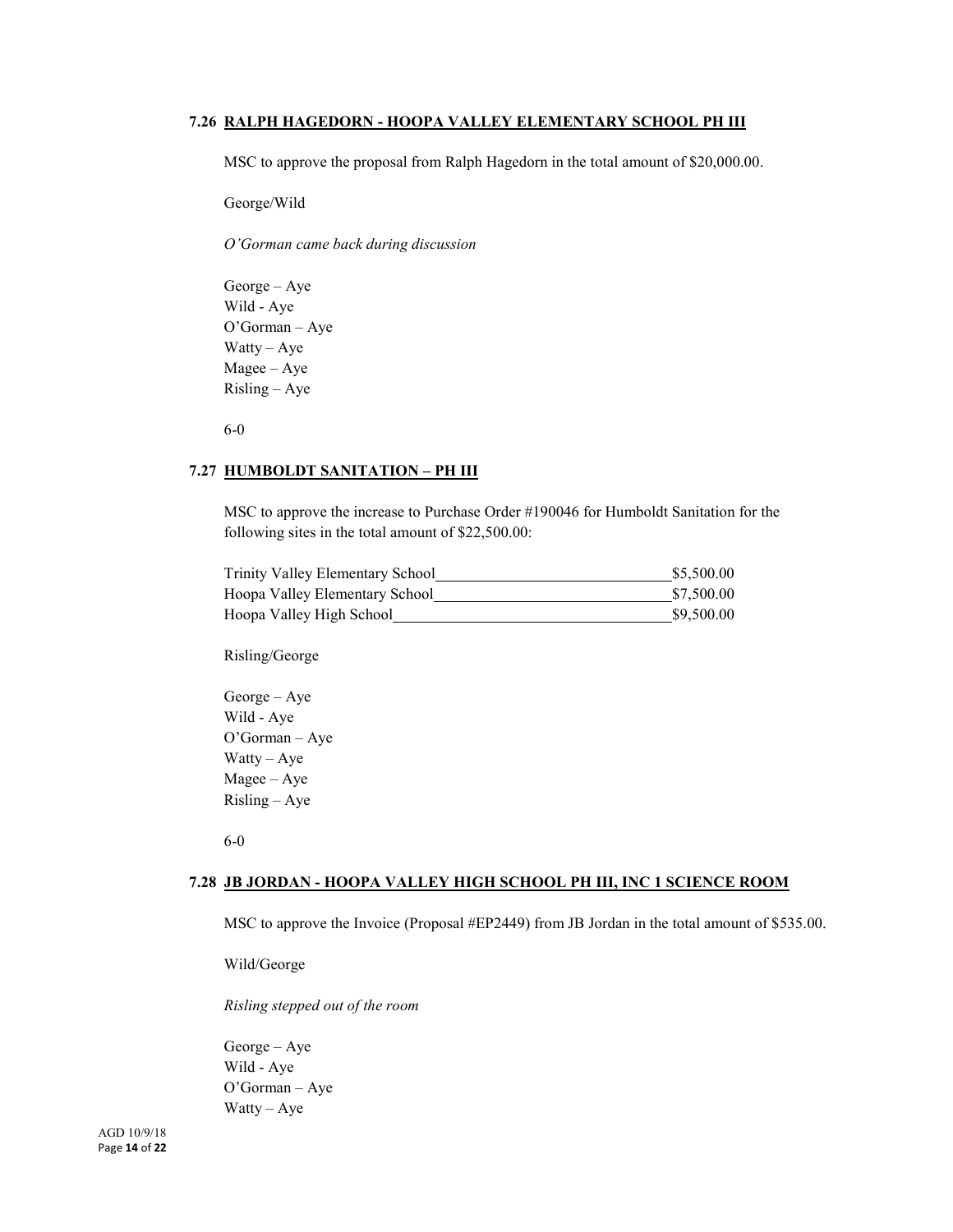Magee – Aye Risling – Absent

5-0

# **7.29 LACO - HOOPA VALLEY HIGH SCHOOL PH III, INC 2**

MSC to approve Invoice #40984 from LACO, in the total amount of \$3,184.25.

George/O'Gorman

George – Aye Wild - Aye O'Gorman – Aye Watty – Aye Magee – Aye Risling – Absent

5-0

#### **7.30 LACO - HOOPA VALLEY ELEMENTARY SCHOOL PH III, INC 1**

MSC to approve Invoice (Change Order #1) from LACO, in the total amount of \$4,250.00.

George/Magee

*Risling returned during discussion*

George – Aye Wild - Aye O'Gorman – Aye Watty – Aye Magee – Aye Risling – Aye

6-0

#### **7.31 LACO - HOOPA VALLEY ELEMENTARY SCHOOL PH III, INC 2**

MSC to approve the Quote (Project 5055.09) from LACO for Laboratory and Field Testing in the total amount of \$23,945.00.

George/O'Gorman

George – Aye Wild - Aye O'Gorman – Aye Watty – Aye Magee – Aye

AGD 10/9/18 Page **15** of **22**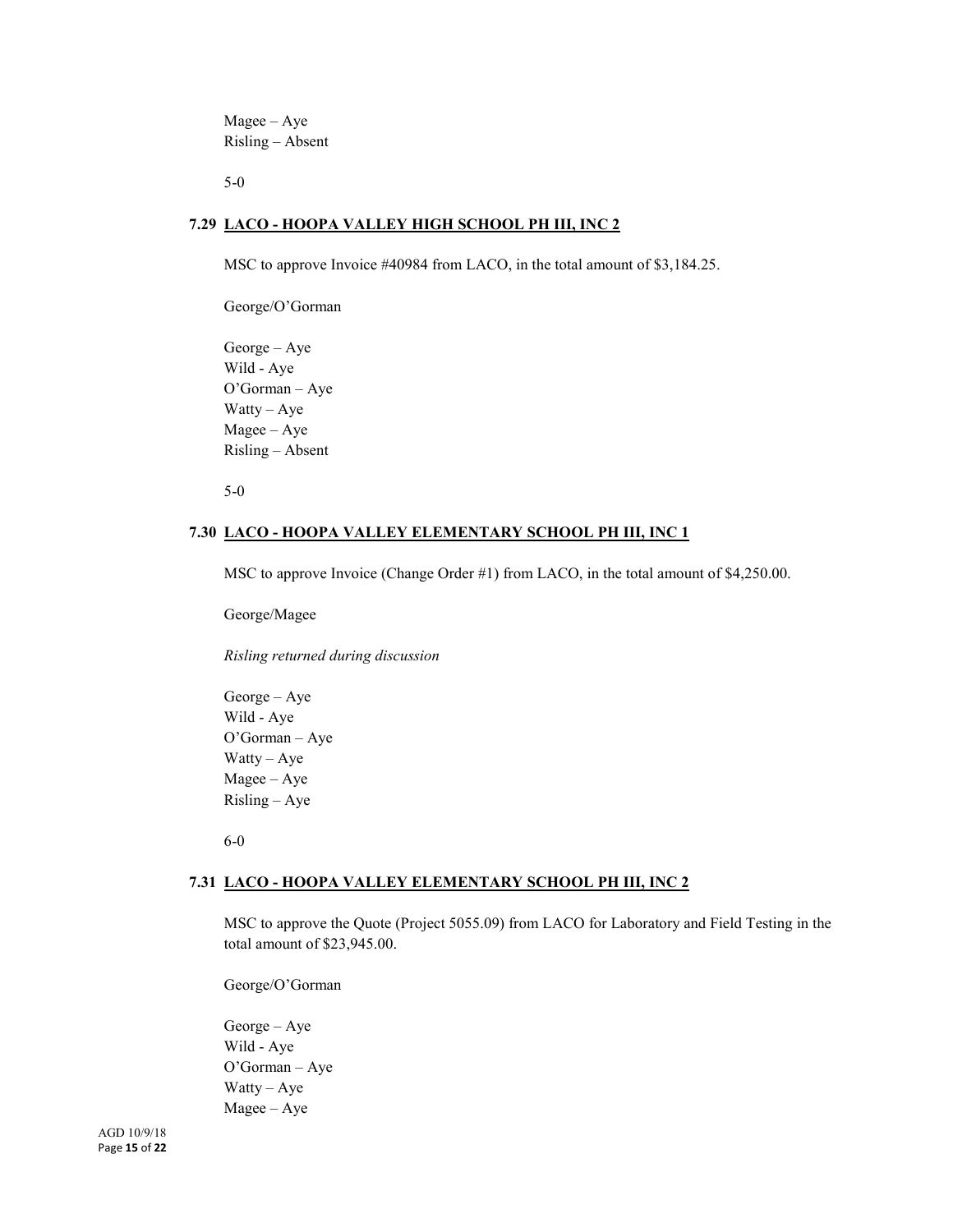Risling – Aye

6-0

# **7.32 MCCUEN CONSTRUCTION - TRINITY VALLEY ELEMENTARY SCHOOL PH III, INC 1.**

MSC to approve the following Change Orders from McCuen Construction, increasing the amount of PO # 190166 for Bid Package 2017.8.9 in the total amount of \$13,261.12:

| Change Order 3 | \$8,513.19 |
|----------------|------------|
| Change Order 4 | \$4,747.93 |

Wild/O'Gorman

George – Aye Wild - Aye O'Gorman – Aye Watty – Aye Magee – Aye Risling – Aye

6-0

# **7.33 NORTH COAST FABRICATORS - HOOPA VALLEY ELEMENTARY SCHOOL PH III, INC 2**

MSC to approve the Invoice (Estimate NCF041806-01) from North Coast Fabricators in the total amount of \$5,262.26.

George/Risling

George – Aye Wild - Aye O'Gorman – Aye Watty – Aye Magee – Aye Risling – Aye

6-0

# **7.34 NORTH COAST FABRICATORS - HOOPA VALLEY ELEMENTARY SCHOOL PH III, INC 2**

MSC to approve the Estimate NCF081814-03 from North Coast Fabricators in the total amount of \$5,318.00.

George/O'Gorman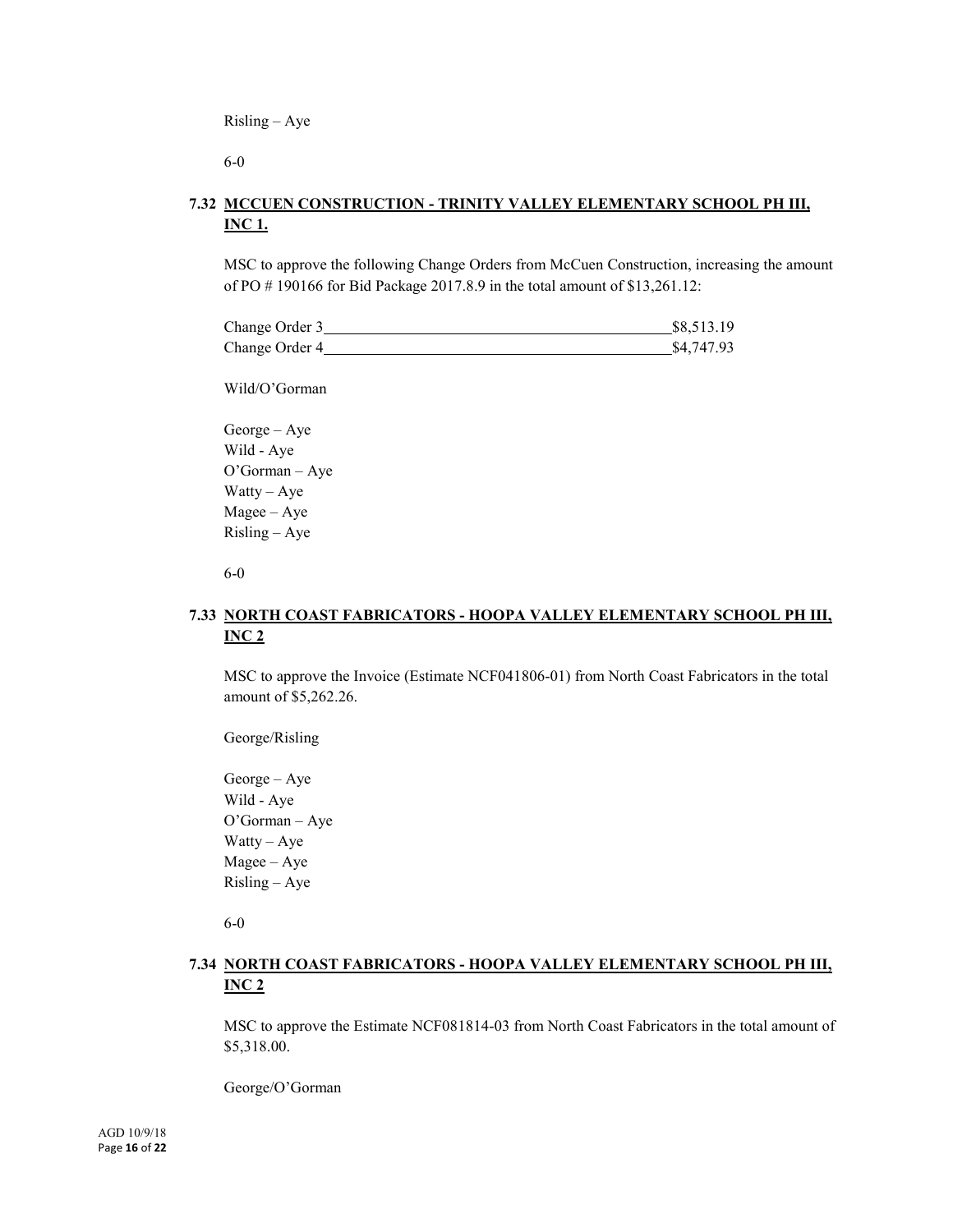George – Aye Wild - Aye O'Gorman – Aye Watty – Aye Magee – Aye Risling – Aye

6-0

# **7.35 NORTH STATE BLINDS & DRAPERIES - HOOPA VALLEY ELEMENTARY SCHOOL PH III**

MSC to approve Invoice # 90301B from North State Blinds and Draperies, in the total amount of \$4,853.00.

Risling/Wild

George – Aye Wild - Aye O'Gorman – Aye Watty – Aye Magee – Aye Risling – Aye

6-0

### **7.36 NORTH STATE BLINDS & DRAPERIES - HOOPA VALLEY HIGH SCHOOL PH III**

MSC to approve Invoice #90301A from North State Blinds and Draperies in the total amount of \$6,305.00.

Wild/O'Gorman

George – Aye Wild - Aye O'Gorman – Aye Watty – Aye Magee – Aye Risling – Aye

6-0

#### **7.37 PACE ENGINEERING – PH III**

MSC to approve the Proposal  $#0.04$  from Pace Engineering for the following sites in the total amount of \$8,000.00:

| Hoopa High School       | \$2,500.00 |  |
|-------------------------|------------|--|
| Hoopa Elementary School | \$2,500.00 |  |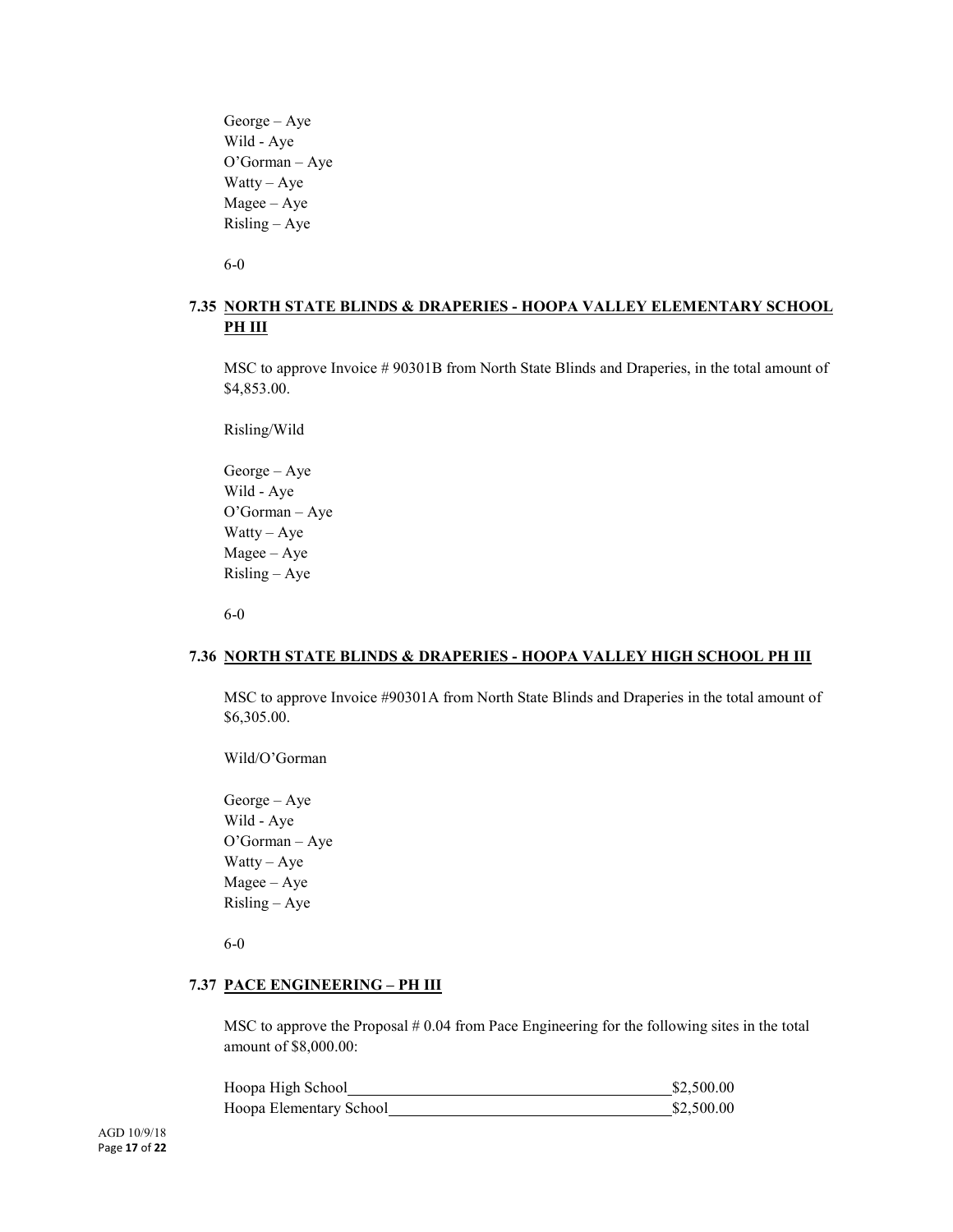Risling/Magee

George – Aye Wild - Aye O'Gorman – Aye Watty – Aye Magee – Aye Risling – Aye

6-0

#### **7.38 POLETSKI'S APPLIANCE CENTER - HOOPA VALLEY HIGH SCHOOL PH III**

MSC to approve Invoice # 223810 from Poletski's Appliance Center in the total amount of \$2,703.10

Risling/Magee

George – Aye Wild - Aye O'Gorman – Aye Watty – Aye Magee – Aye Risling – Aye

6-0

#### **7.39 RAY MAC MECHANICAL - HOOPA VALLEY ELEMENTARY SCHOOL PH III INC 2**

MSC to approve the Change Order Number One from Ray Mac Mechanical, increasing the amount of PO # 190050 for Bid Package 2017.4.3 in the total amount of \$3,754.77. These costs will be back charged to PBK.

Risling/George

George – Aye Wild - Aye O'Gorman – Aye Watty – Aye Magee – Aye Risling – Aye

6-0

#### **7.40 SIGN SOLUTIONS - HOOPA VALLEY HIGH SCHOOL PH III, INC 1**

AGD 10/9/18 Page **18** of **22**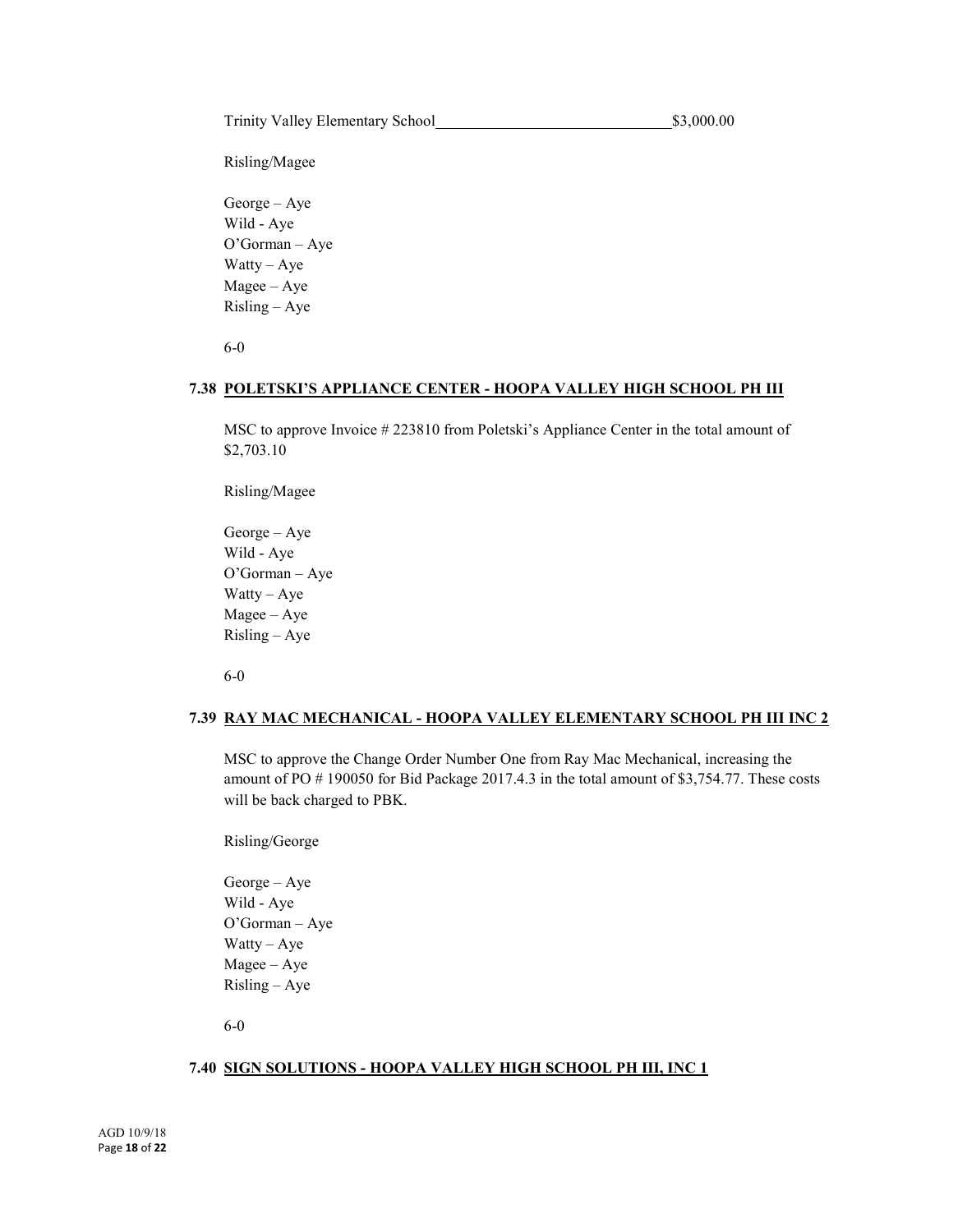MSC to approve the approve Invoice #4725.01 from Sign Solutions in the total amount of \$2,361.00.

George/Risling

George – Aye Wild - Aye O'Gorman – Aye Watty – Aye Magee – Aye Risling – Aye

6-0

#### **7.41 SIGN SOLUTIONS - HOOPA VALLEY ELEMENTARY SCHOOL PH III, INC 1**

MSC to approve the approve Invoice # 4724.01 from Sign Solutions in the total amount of \$3,007.00.

Risling/Magee

George – Aye Wild - Aye O'Gorman – Aye Watty – Aye Magee – Aye Risling – Aye

6-0

#### **7.42 STEWART COMPANIES - JACK NORTON ELEMENTARY SCHOOL PH II**

MSC to approve the Change Order Number 1 from Stewart Companies, increasing the amount of PO # 180873 for Bid Package 2017.5.2.B in the total amount of \$12,612.25.

Risling/Magee

George – Aye Wild - Aye O'Gorman – Aye Watty – Aye Magee – Aye Risling – Aye

6-0

#### **7.43 STEWART COMPANIES - JACK NORTON ELEMENTARY SCHOOL PH II**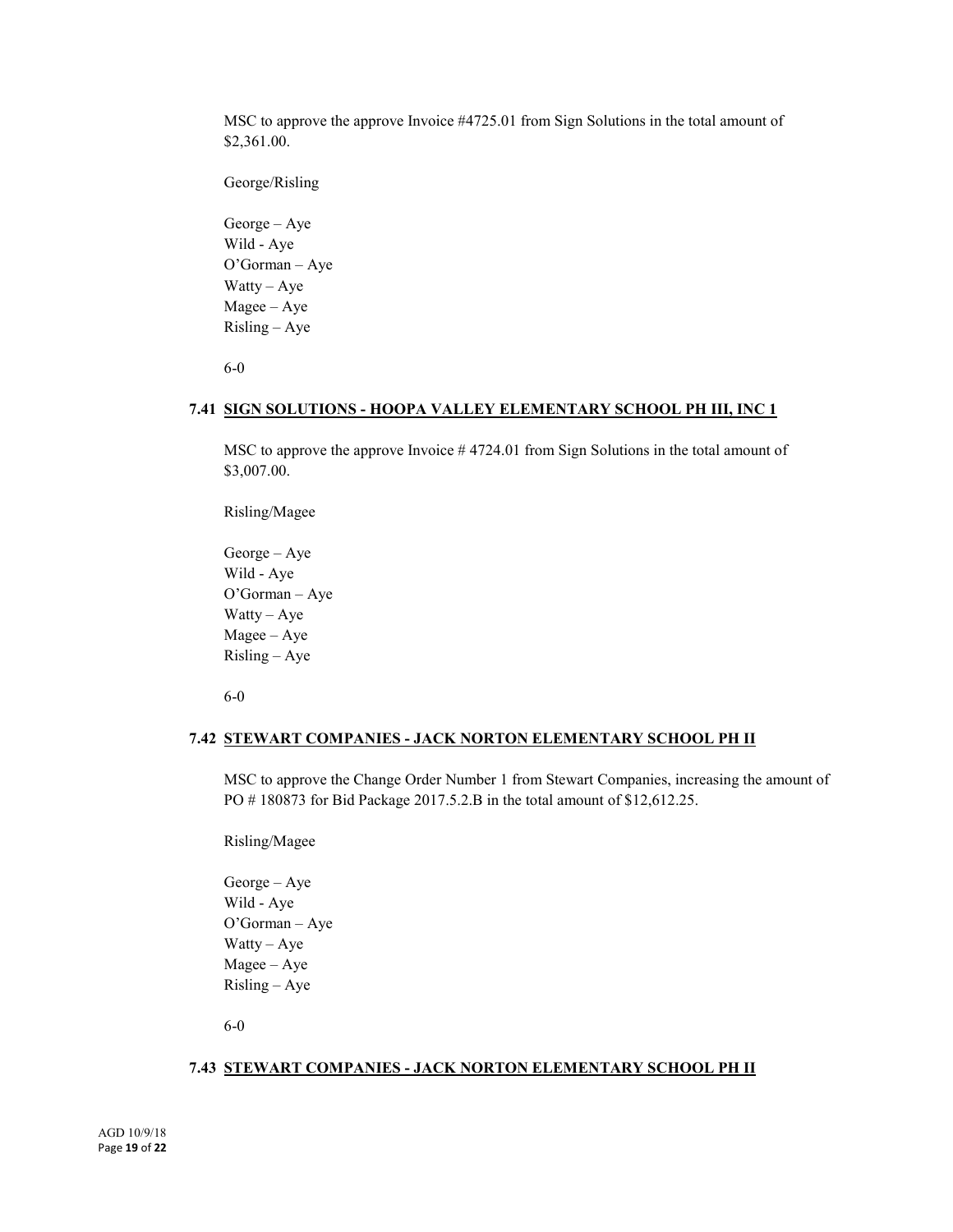MSC to approve the Change Order Number 6 from Stewart Companies, increasing the amount of PO # 180873 for Bid Package 2017.5.2.B in the total amount of \$20,775.00

George/Magee

George – Aye Wild - Aye O'Gorman – Aye Watty – Aye Magee – Aye Risling – Aye

6-0

#### **7.44 TRENT CONSTRUCTION - TRINITY VALLEY ELEMENTARY SCHOOL PH III INC. 1**

MSC to approve the Change Order Number One from Trent Construction, increasing the amount of PO # 190093 for Bid Package 2017.8.2 in the amount of \$8,182.25.

Wild/George

George – Aye Wild - Aye O'Gorman – Aye Watty – Aye Magee – Aye Risling – Aye

6-0

#### **7.45 TRENT CONSTRUCTION - HOOPA VALLEY ELEMENTARY SCHOOL PH III, INC. 1**

MSC to approve the Change Order Number Five from Trent Construction, increasing the amount of PO # 190092 for Bid Package 2017.6.2.B in the amount of \$25,733.10. These costs will be back charged to PBK

George/Wild

George – Aye Wild - Aye O'Gorman – Aye Watty – Aye Magee – Aye Risling – Aye

6-0

# **7.46 TRENT CONSTRUCTION - HOOPA VALLEY ELEMENTARY SCHOOL PH III, INC 1**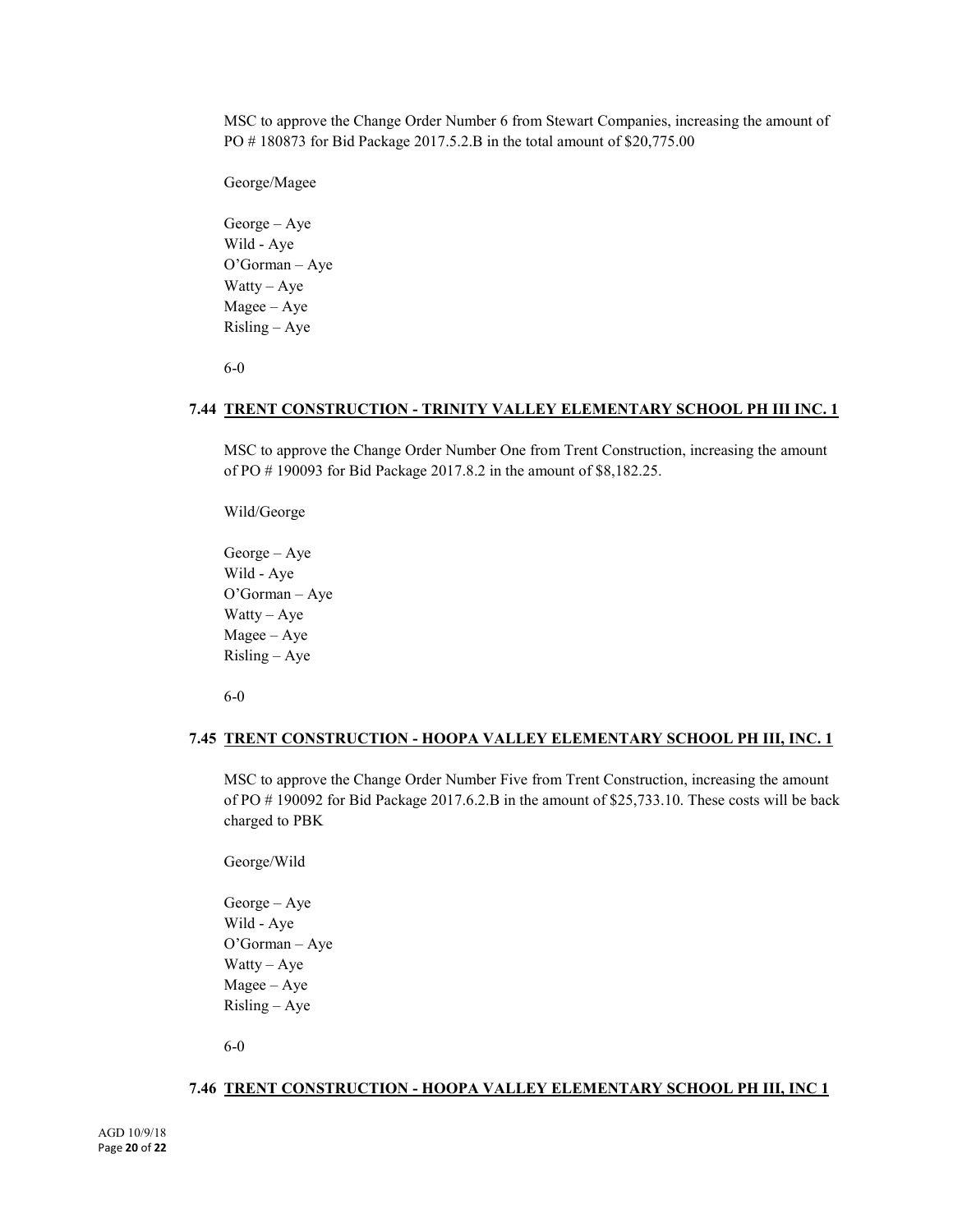MSC to approve the Change Order Number Four from Trent Construction, increasing the amount of PO # 190092 for Bid Package 2017.6.2.B in the amount of \$30,816.62. Possible back charge to PBK.

O'Gorman/Wild George – Aye Wild - Aye O'Gorman – Aye Watty – Aye Magee – Aye Risling – Aye

6-0

# **7.47 RESOLUTION 2018-11 PARTICIPATION IN THE RURAL SCHOOL BUS PILOT PROGRAM**

MSC to approve Resolution 2018-11 – Participation in the Rural School Bus Pilot Program.

George/Risling

George – Aye Wild - Aye O'Gorman – Aye Watty – Aye Magee – Aye Risling – Aye

6-0

#### **ITEM NO. 8 NON ACTION/INFORMATION ITEMS**

8.1 Performance Agreements for September

#### **ITEM NO. 9 CORRESPONDENCE**

**ITEM NO. 10 ADJOURNMENT** *at 10:25. Motion by Risling. Seconded by George.* 

George – Aye Wild - Aye O'Gorman – Aye Watty – Aye Magee – Aye Risling – Aye

6-0

AGD 10/9/18 Page **21** of **22** Jon Ray, Superintendent